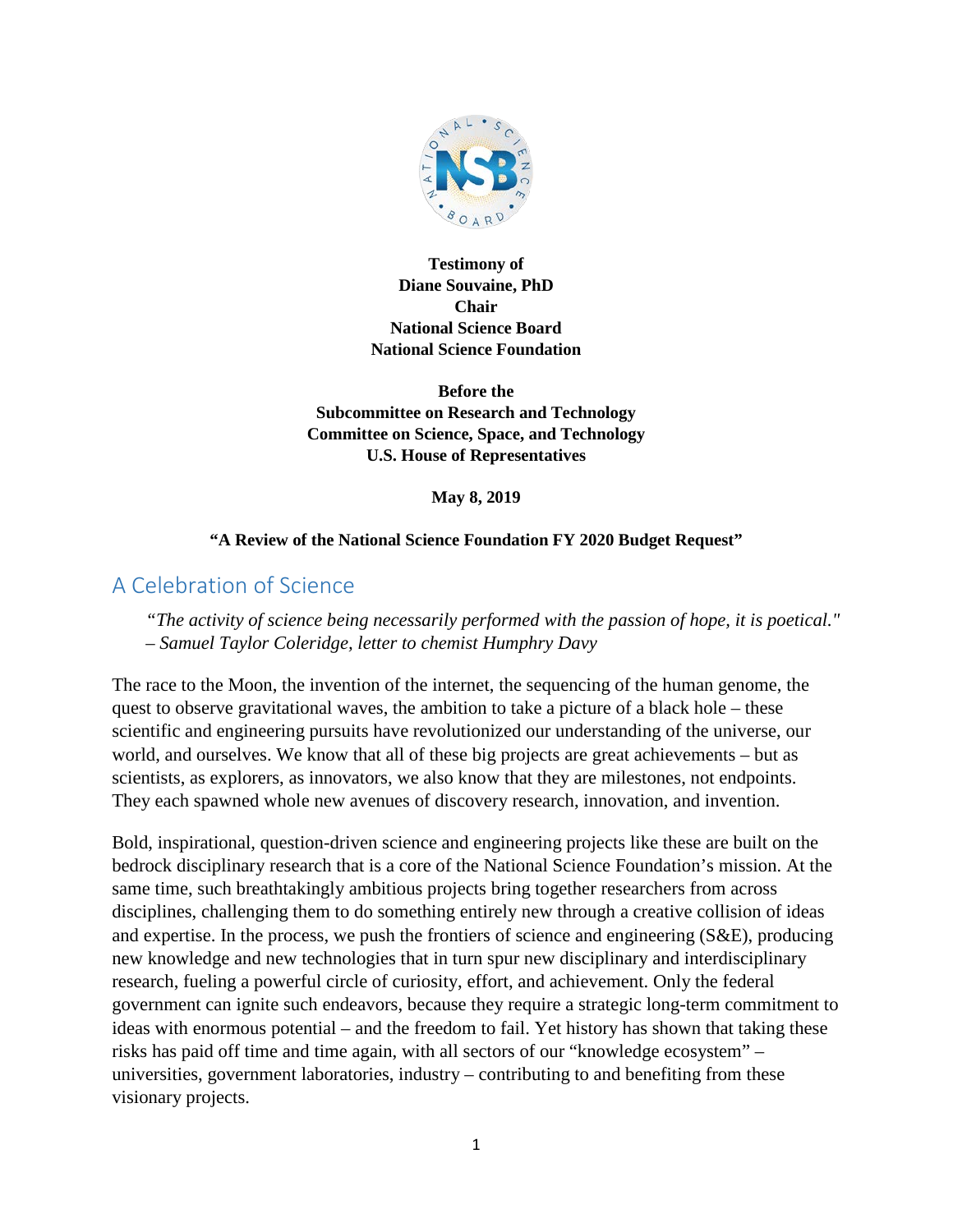The 2017 Nobel Prize-winning discovery of gravitational waves is a recent example of a project that required long-term strategic planning and a commitment to patient investment. We often think of the Laser Interferometer Gravitational-Wave Observatory (LIGO) as a physics or astrophysics breakthrough. In reality it succeeded by drawing on many fundamental disciplines: not only physics, astronomy, and math, but also computer science, engineering, and materials research. LIGO moved from the realm of theory to research and development to construction only because the researchers developed and leveraged new technologies that made what was previously impossible possible. And this was an all-hands-on-deck project for the science, technology, engineering, and math (STEM) workforce, from PhD research scientists to expert engineers to skilled technical workers and skilled craftsmen who built and continue to maintain the instruments, particulate controls, and ultra-high vacuum equipment.

The lesson I take from LIGO, the Moon landing, the invention of the internet, and the Human Genome Project is that government leadership and willingness to take risks lets us do, create, and discover things that would have remained undone, unmade, and undiscovered without taxpayer investment. And when our scientific and elected leaders convey a spirit of adventure and excitement and belief in the national importance of this work, they inspire people to join these projects and students to see the wonder of STEM.

It would be easy to look at the triumphs of the last century and conclude that the best discoveries and innovations are in the rear-view mirror. I draw the opposite conclusion. By building on that knowledge and technology we can ask and answer questions that were in the realm of idle speculation even a decade ago. CRISPRs, AI, multi-messenger astronomy, genomics, big data, and quantum information systems are all right now opening broad new frontiers of science and engineering.

On top of that there are structural reasons to think that the best of science and engineering lies ahead of us. Before NSF was founded, S&E research was focused on using new discoveries to develop technologies used toward victory in World War II. In *Science - the Endless Frontier,* Vannevar Bush presented a vision for a new model, in which individuals with advanced degrees working at elite universities performed government-supported research. Since then, our national S&E ecosystem has changed and grown. Today, unlike at the turn of World War II, it involves many more actors, with differing motivations and expertise. Private corporations, non-profit foundations, many types of higher education institutions, including minority serving institutions, and federal agencies all fund activities with goals that are sometimes complementary, but also sometimes in competition with one another. In areas such as AI and quantum computing, all of these actors have their own reasons for pursuing the innovations that derive from fundamental research. The key is to not waste valuable resources on duplication of effort and to leverage the competitive advantages of our unique ecosystem. To this end the NSB supports OSTP Director Kelvin Droegemeier's idea to undertake a regular assessment of the status of the nation's R&D enterprise. In doing so, the federal agencies, including NSF, can more accurately identify opportunities and gaps in our nation's basic research portfolio.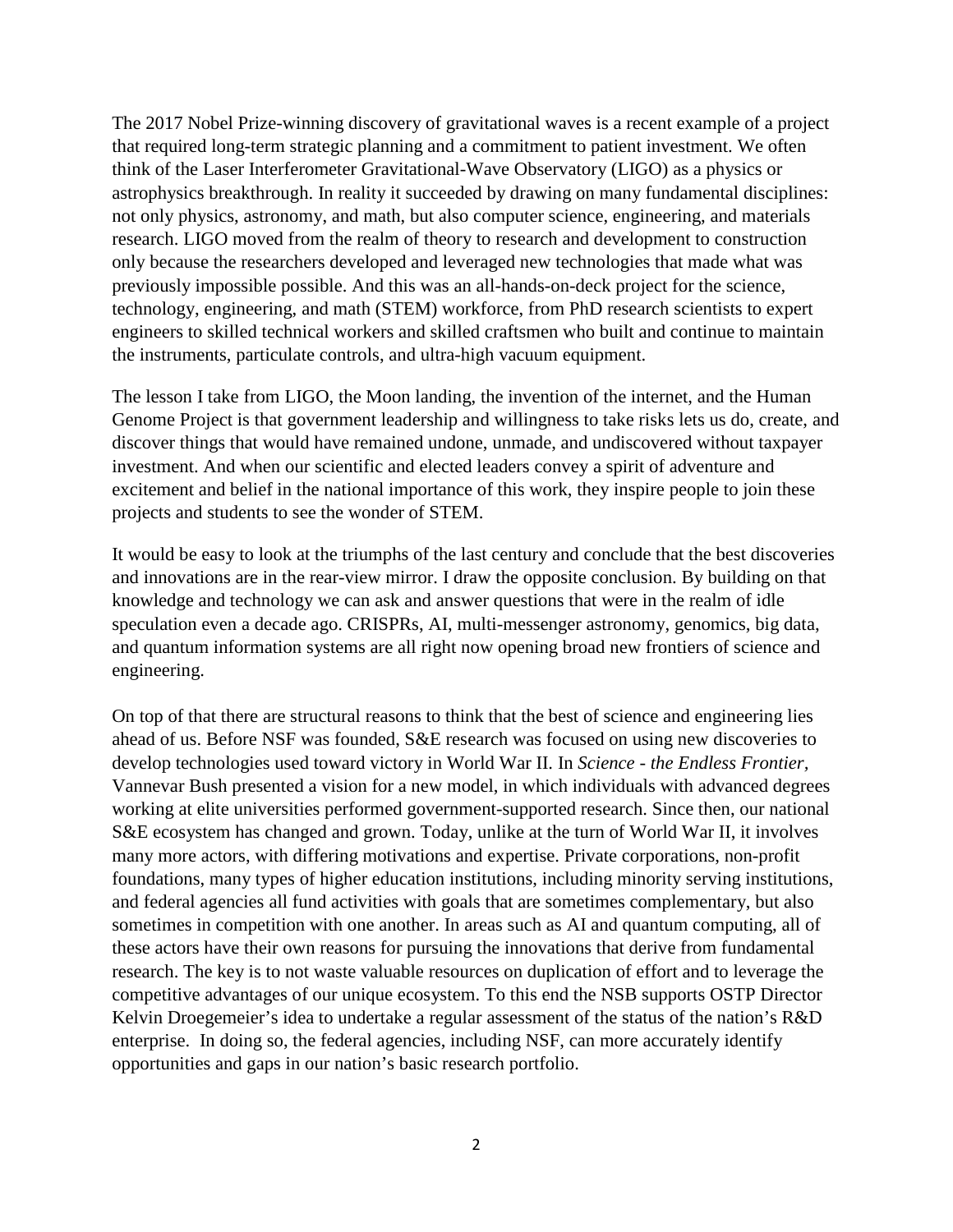The Board has also been thinking expansively about the future – about what we need to do now to enable the transformative research of tomorrow. As it has been almost 15 years since the NSB last published a vision for the future of fundamental S&E research, we are developing a *Vision 2030* to guide NSB actions and priorities over the next decade. While as Niels Bohr said, "It is very difficult to predict, especially the future," the exercise is an important part of strategic planning. International partnerships, collaboration and competition, research integrity, role of AI and big data, and the state of STEM education and the workforce rank high on the NSB's list of critical topics for exploration.

OSTP's proposed assessment, the Administration's five-year strategic plan for STEM education, [1](#page-2-0) NSB's *Vision 2030,* NSF's 2022-2026 Strategic Plan, the NSF 2026 Idea Machine, and the work of this Committee will all help develop our strategy for this new era of discovery. We have an opportunity to demonstrate that the U.S. is determined to retain its position at the vanguard of science and innovation. To succeed in today's increasingly competitive, technological, knowledge-intensive world, we must celebrate our public commitment by renewing our support for the fundamental science and engineering that has been a core element of US security and prosperity in the last century. This commitment would entail strengthening our assets – a diverse, flexible STEM-capable workforce, state-of-the-art research facilities, world-class educational institutions, an innovative private sector, and forward-thinking policymakers – to help the nation prosper in the new global knowledge-intensive economy. And crucially, all of us – political leaders and S&E practitioners alike – must ensure that all Americans can participate in and benefit from advances in science and technology, and we must communicate clearly about the value of our S&E enterprise to the country and its citizens.

# What do we need to do to enable transformative research?

*"The great driver of scientific and technological innovation [in the last 600 years has been] the increase in our ability to reach out and exchange ideas with other people, and to borrow other people's hunches and combine them with our hunches and turn them into something new. …Chance favors the connected mind."* 

*– Steven Johnson,* Where Good Ideas Come From: A Natural History of Innovation

Last year when my predecessor testified before this Committee, she highlighted that the 2018 *Science & Engineering Indicators* report confirmed a trend that we have observed for several years now: that while the U.S. remains a major global player in S&E, other countries have seen the benefits of investing in research and education and are following our example. The world of S&E, historically centered around the U.S., Western Europe, and Japan, is increasingly multipolar. Emerging economies, particularly of China and other countries in the Asia/Pacific region, are becoming major actors and near peers. These trends are expected to continue as more nations recognize that investments in research and development (R&D) translate into economic growth and create jobs. Congress recognized this and responded in FY 2019. The Board expresses its deep appreciation to Congress for demonstrating strong, bipartisan support for

l

<span id="page-2-0"></span><sup>&</sup>lt;sup>1</sup> *Charting a Course for Success: America's Strategy for STEM Education*. The National Science and Technology Council, December 2018.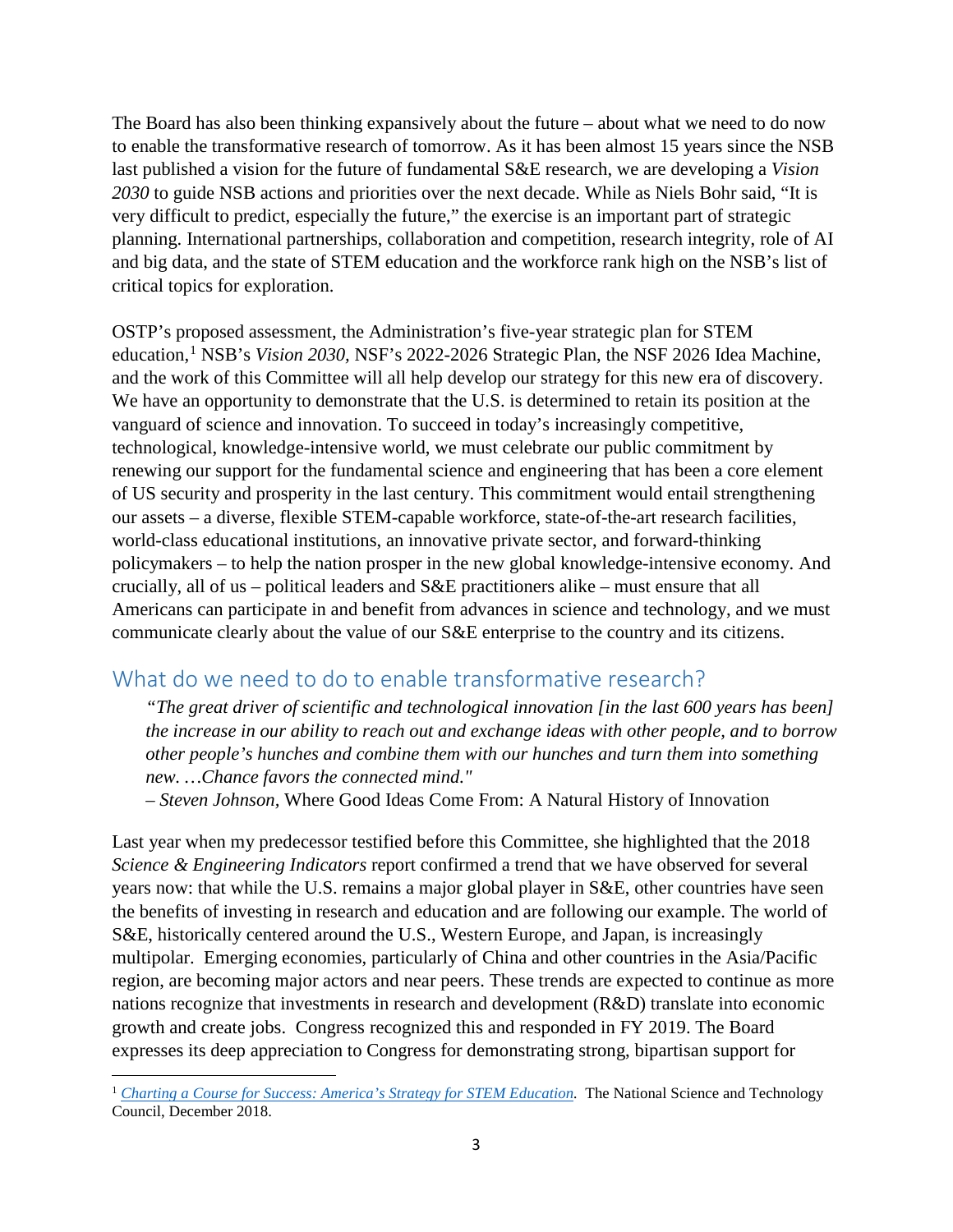fundamental research. Now, as we look forward to FY 2020 and beyond, we ask: what does S&E leadership mean in this new context? What does it mean for U.S. S&E policy? In this competitive global landscape, what do we need to do now to continue to enable truly transformative research?

The answers are not easy, but the solutions are not unknown. There is no silver bullet, but there is wide agreement on many things. This Committee had an excellent hearing in March on U.S. leadership in science. All witnesses, again and again, echoed the same needs and the same themes. They highlighted the need for a strategy, a plan for prioritizing our focus and exploiting our many competitive advantages. We need predictable, sustained investment in the fundamental research that is intertwined with our nation's economic growth and we need to be cognizant of the investments of other nations who are trying to emulate our robust S&E ecosystem. We must diversify our STEM-capable workforce as, according to the Census Bureau, by 2042 our country will be a majority-minority nation. Thus, we must utilize the abilities and creativity of *all* our citizens, in all demographics and at all education levels, while continuing to welcome talent from across the globe. This means improving STEM education here in the U.S., for example by giving everyone the opportunity for hands-on learning starting at an early age. We must provide our citizens with the problem-solving skills needed for the lifelong learning that is now required to adapt and thrive in a rapidly changing job market, one often driven by advances in S&E.

#### *What would a renewed national commitment to fundamental research look like?*

## Steady, predictable, federal funding for fundamental research commensurate with the growth of our knowledge-intensive economy.

In 1960, government spending on R&D was 1.69% of our GDP.<sup>[2](#page-3-0)</sup> Today, that number has fallen to only about 0.7% as the economy has grown.<sup>[3](#page-3-1)</sup> As we said last year when we came before this Committee, this is particularly challenging for our leadership in S&E. China is set to soon surpass us in gross R&D expenditures.<sup>[4](#page-3-2)</sup> While business sector investment in R&D has recently grown faster than the government's, the lion's share of business sector investment has been on the applied side. The federal government provides almost half of all basic research funding, with the business sector providing 27%.

Within the realm of basic research, there are significant differences in the scope and time horizons of research funded by private business and that funded through federal agencies. Industry research often focuses on targeted goals likely to reap an acceptable return on the investment within a relatively short time horizon, or offer essential competitive advantages, for instance in AI. For early phase basic research it can take decades for a breakthrough to blossom into the next great innovation – and again: predictions are hard, if not impossible. The government is uniquely able to invest in curiosity-driven research over a long-time horizon.

<span id="page-3-0"></span> <sup>2</sup> National Science Board. *Science and Engineering Indicators 2014*, Appendix Table 4-1.

<span id="page-3-1"></span><sup>3</sup> National Science Board. *[Science and Engineering Indicators 2018](https://www.nsf.gov/statistics/2018/nsb20181/report/sections/research-and-development-u-s-trends-and-international-comparisons/recent-trends-in-u-s-r-d-performance)*, Figure 4.3.

<span id="page-3-2"></span><sup>4</sup> National Science Board. *[Statement on Global Research and Development \(R&D\) Investments.](https://www.nsf.gov/news/news_summ.jsp?cntn_id=244465&WT.mc_id=USNSF_62&WT.mc_ev=click)* NSB-2018-9, 2018.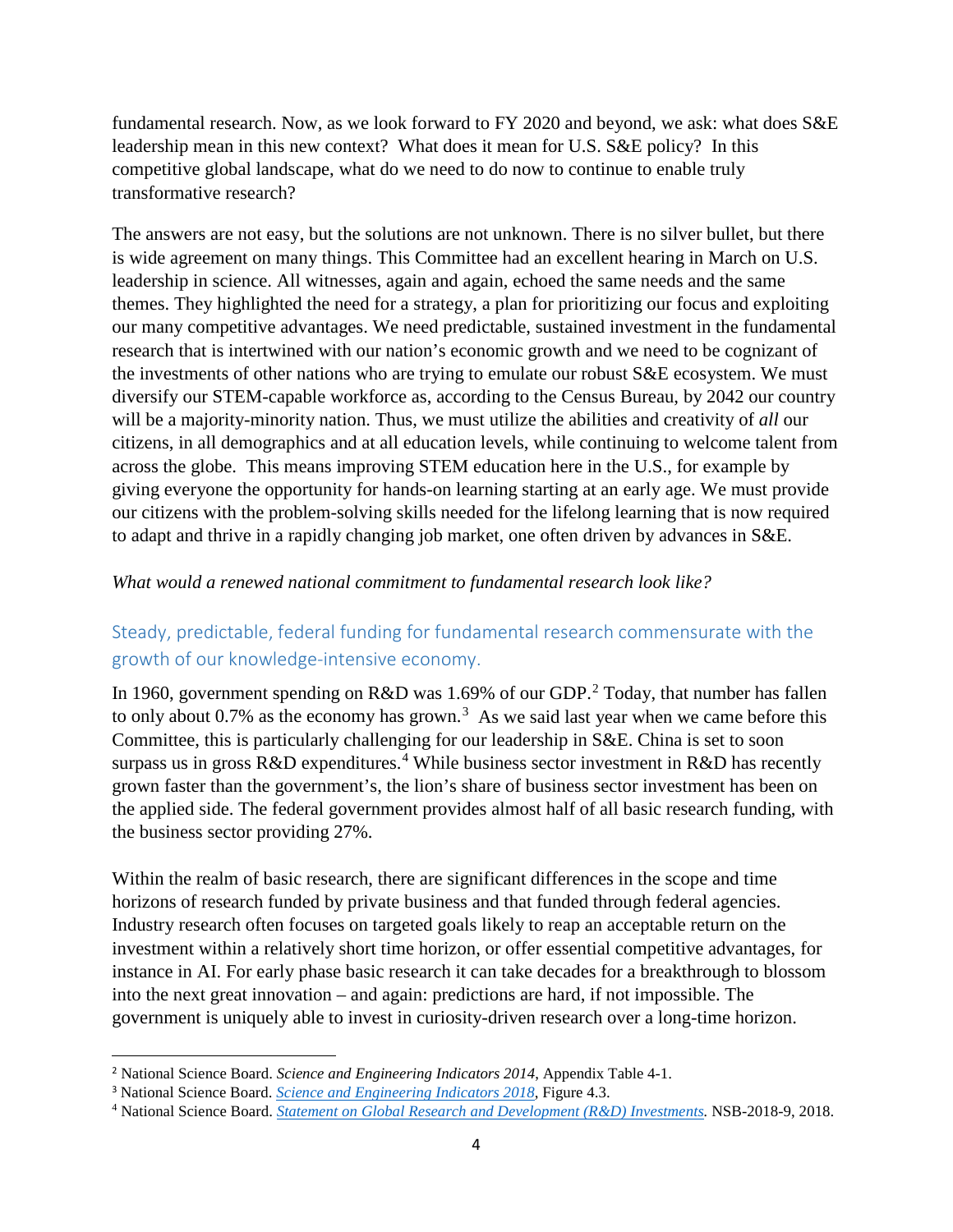History has shown that such investments are an essential part of our innovation ecosystem, setting the stage for the directed research of the mission agencies and the private sector.

At NSF, things have changed significantly even in my time on the Board. As recently as 2000, NSF's funding rate for grant proposals was 33% (total submitted proposals: 29,508). In FY 2017, the funding rate was 21% (total submitted proposals 40,678). Going unfunded were \$1.6 billion in proposals rated better than "Very Good."[5](#page-4-0) Funding those grants is the difference between our current funding rates and the historical norm of  $\sim 30\%$ . It is also the difference between a researcher's ability to secure funding to pursue promising ideas without excessive administrative burden in the form of constant proposal writing – and the search for a new career. Furthermore, individual investigator proposals are only one component of NSF's mandate to promote the progress of science. As described in two NSB reports to Congress in 2018, significant challenges exist in large facility operations and maintenance (O&M) and mid-scale research infrastructure.<sup>[6](#page-4-1)</sup> While NSB applauds the initial response to those reports in the FY 2020 request, we remain mindful that we cannot hope to continue to be preeminent in S&E, and compete with the world's best, if we are leaving potentially game changing ideas on the table for others to find.

#### Development and implementation of a long-term strategy for our S&E enterprise.

As the participants in your March hearing on U.S. leadership in science articulated, we need to formulate a strategy that considers everything from national needs to competitive advantages to technological opportunities. We need an enduring commitment to S&E leadership. An effective plan, built on a holistic evaluation of our national research portfolio, would help us match our strategic priorities with our investments. China has declared its intent compete in AI, quantum computing, and 5G wireless systems; NSB endorses the Administration's efforts, including in this Budget Request, to make the U.S. a leader in these areas. But this is only one part of a longterm committed strategy: many other things, including Congressional buy-in, private sector partnerships, and support for basic research are also essential for success.

For its part, NSF has identified ten Big Ideas as agency-level strategic priorities, detailed in the Budget Request. These Big Ideas include preparing for the Future of Work in a world with AI, Harnessing the Data Revolution, and the Quantum Leap, an investment exploiting quantum interactions to produce novel materials and next-generation information technologies. These are in coordination – not competition – with our disciplinary investments, ensuring that NSF welcomes the best ideas of scientists and engineers *and* that the agency is more than the sum of its parts. The Big Ideas and our new Convergence Accelerators build from disciplinary bedrock to tackle new questions and discovery spaces that are inherently transdisciplinary. They focus on frontiers where we need to draw on expertise from the disciplines and bring researchers together in new ways. In turn, the insights gained from these interdisciplinary efforts feed new ideas, tools, and techniques back into the core disciplinary research. As scientists and engineers in the

l

<span id="page-4-1"></span><span id="page-4-0"></span><sup>5</sup> Report to the National Science Board on NSF's Merit Review Process, Fiscal Year 2017, preliminary draft. <sup>6</sup> National Science Board*. [Study of Operations and Maintenance Costs for NSF Facilities](https://www.nsf.gov/nsb/publications/2018/NSB-2018-17-Operations-and-Maintenance-Report-to-Congress.pdf)* and *[Bridging the Gap:](https://www.nsf.gov/nsb/publications/2018/NSB-2018-40-Midscale-Research-Infrastructure-Report-to-Congress-Oct2018.pdf)  [Building a Sustained Approach to Mid-scale Research Infrastructure and Cyberinfrastructure at NSF](https://www.nsf.gov/nsb/publications/2018/NSB-2018-40-Midscale-Research-Infrastructure-Report-to-Congress-Oct2018.pdf)*. 2018.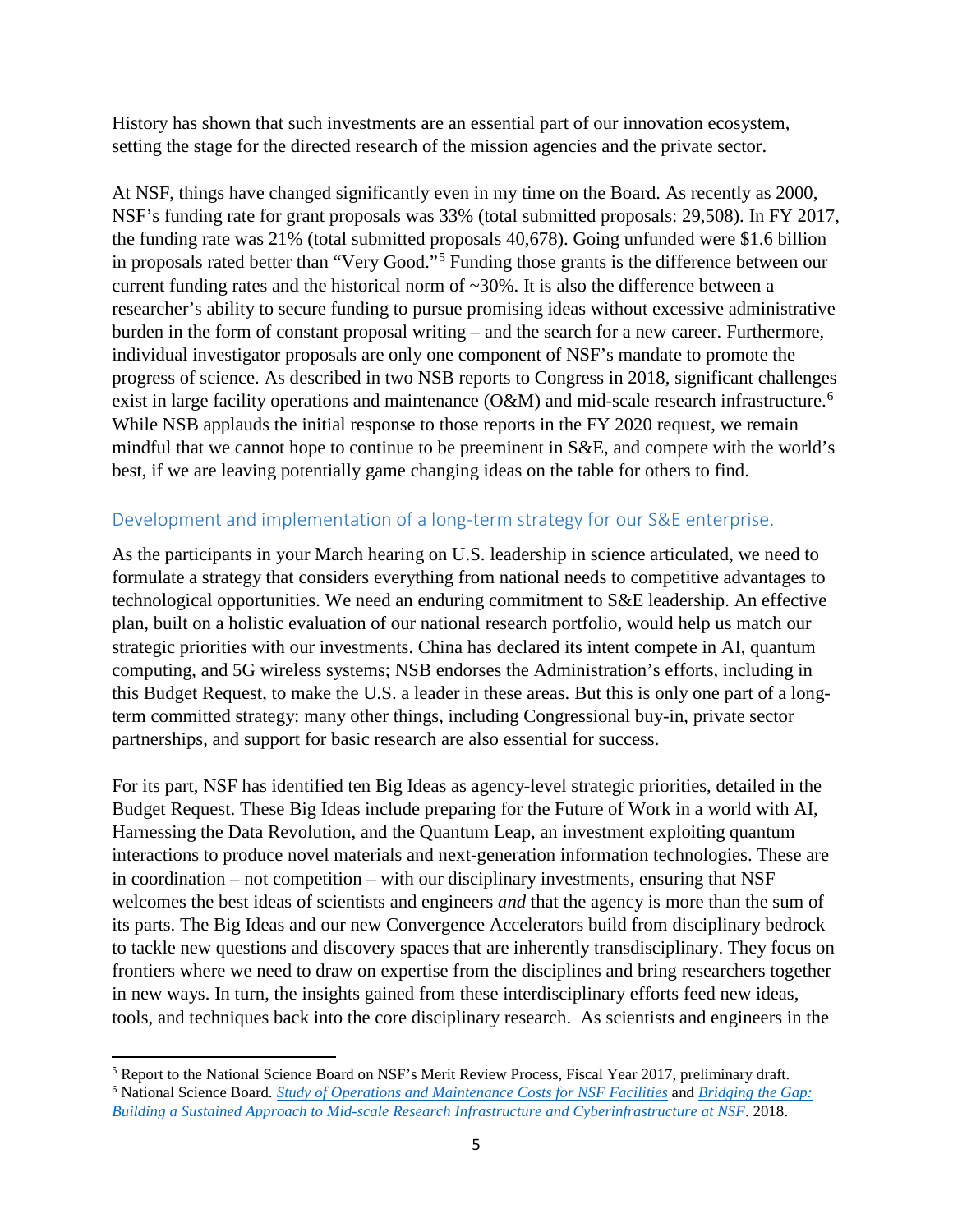"innovation agency," the NSB commends Director Córdova for experimenting with our own structures, and not being risk averse.

NSF has long sought a balanced portfolio, one that recognizes and embraces the knowledge that transformational discoveries often grow out of repeated "dead-ends." The only real failure in research is when you stop learning. Our portfolio, and this Request, balances large, long-term investments like LIGO with awards to individual investigators and small teams that can nimbly pursue innovative, out-of-the-box research. Affording them the time and space to think creatively and experiment – including by reducing administrative burdens – is just as important for longterm success as the marquee discoveries that captivate and delight us all.

This Request also balances a robust portfolio of facilities and infrastructure at multiple scales with awards to the researchers who depend on the observations and data they produce. The challenge for our long-term strategy is to balance the facilities that we use today with the need for new cutting-edge facilities to further our knowledge tomorrow. We know that investment in scientific infrastructure at all scales is essential to U.S. competitiveness in S&E – but we also know that the cost of frontier-busting facilities will continue to increase. This will place a premium on balancing not only the portfolio mix between existing and new facilities, but also the balance between unilateral and partnership funding models. These issues became very clear in NSB's 2018 research infrastructure-related reports to Congress. As the agency engages in strategic planning for its facilities portfolio, NSB and NSF are working together to ensure that NSF is positioned to provide the future research infrastructure needs of the U.S. scientific community for decades to come. For all of these efforts, NSB has been working closely with the Chief Officer for Research Facilities – a partnership that has proved to be invaluable. The Board thanks Congress for recognizing the need for this position and creating it in the American Innovation and Competitiveness Act (AICA).

To continue the great legacy of American innovation and fulfill the potential to reach even greater heights, any successful long-term strategy must include a commitment to develop the domestic human capital that exists in every classroom across the country. STEM education across all demographic groups and geographic regions, beginning in primary school and continuing across all levels of education, is essential to the maintenance of economic prosperity in an ever-increasingly technological world. Ensuring that all Americans are STEM-capable is an ambitious goal, and one which requires the effort of many partners across government at all levels, working together with the private and non-profit sectors. For its part, NSF has embraced this challenge through numerous programs, including one of its Big Ideas, NSF Inclusion across the Nation of Communities of Learners of Underrepresented Discoverers in Engineering and Science (INCLUDES); the Established Program to Stimulate Competitive Research (EPSCoR); and the Advanced Technological Education (ATE) program. These and other programs operate within both the Directorate for Education and Human Resources (EHR) and the S&E research directorates.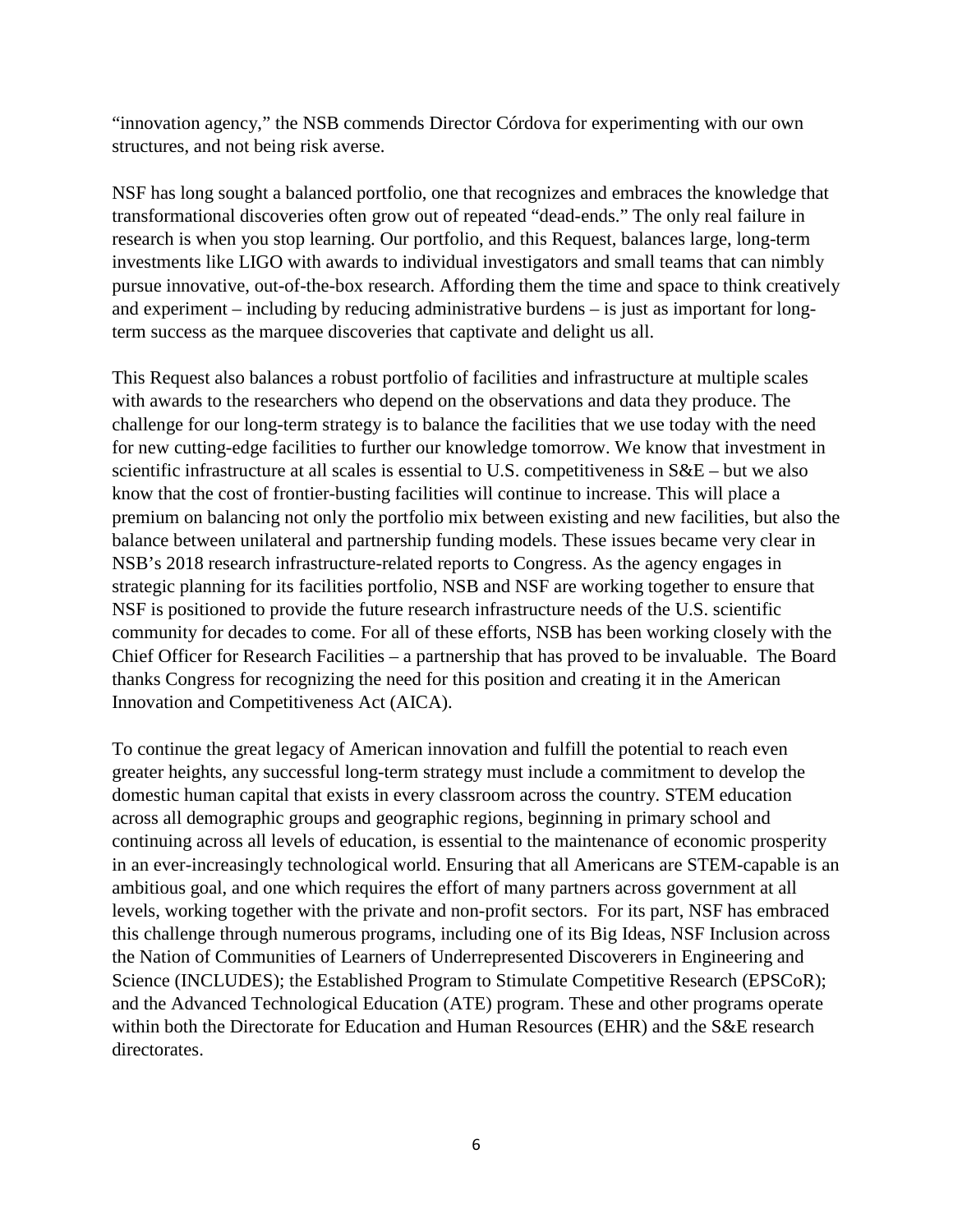Understanding the U.S. STEM workforce, and what is needed to ensure that this workforce is inclusive and leverages the ability and curiosity of all our people, has been a NSB priority for several years. In our 2015 report, *Revisiting the STEM Workforce*,<sup>[7](#page-6-0)</sup> we focused on "big picture" concepts including the breadth of the STEM workforce, the existence of multiple segments within the workforce each with its own story, and the fact that STEM knowledge and skills enable multiple, dynamic career pathways. The Board's 2018 policy brief, *Our Nation's Future*  Competitiveness Relies on Building a STEM-Capable U.S. Workforce,<sup>[8](#page-6-1)</sup> expanded on these themes and placed additional emphasis on the skilled technical workforce (STW) and on the need to attract demographic groups historically underrepresented in STEM. We have complemented these broadly-themed reports with more detailed examination of segments of the STEM-capable workforce, as we did with our 2017 statement and infographic, *SEH Doctorates in the Workforce*,<sup>[9](#page-6-2)</sup> that focused on the career trajectories of S&E doctoral holders. The next installment in the Board's examination of the nation's S&E workforce is our forthcoming report on the Skilled Technical Workforce. We hope that this report, which is based on 18 months of NSB activities and stakeholder engagement, will complement and inform the recent work on the STW of both Congress and the Administration, in the context of our national conversation about preparing American workers for the jobs of today and tomorrow.

### Leading the way in developing and implementing policies to strengthen our national scientific enterprise by improving its practice.

As the participants in your March hearing testified, maintaining S&E leadership is simultaneously becoming more challenging and more critical. In many ways, we need to rethink what "leadership" means. If we continue to rely only on historical "by the numbers" measures such as amount invested in R&D, number of STEM doctorates produced, and the number of scientific articles published, we will lose. As the Board noted last year based on data from *Science and Engineering Indicators 2018,* we are at a pivotal moment in our history as other nations, including China, invest more, aggressively compete for talent, and aspire to define the future of science and engineering.

At the same time, scientific practice and norms are evolving due to new concerns from within – the research community – and without – the new global landscape. We have an opportunity to define leadership as something more than a "numbers game" – to make it about *values*. To begin with, we must embrace our traditions of openness and transparency that have drawn the world's best to our universities and laboratories for decades and continue to show why the land of the free remains the gold standard for fostering intellectual curiosity and research collaboration. This does not mean naivete – we need to protect our national security. The Board strongly affirms<sup>[10](#page-6-3)</sup> the principle behind President Reagan's National Security Decision Directive 189: "our

<span id="page-6-0"></span> <sup>7</sup> National Science Board. *[Revisiting the STEM Workforce.](https://www.nsf.gov/nsb/publications/2015/nsb201510.pdf)* NSB-2015-10, 2015.

<span id="page-6-1"></span><sup>8</sup> National Science Board. *Our Nation's Future Competitiveness [Relies on Building a STEM-Capable U.S.](https://www.nsf.gov/nsb/sei/companion-brief/NSB-2018-7.pdf)  [Workforce.](https://www.nsf.gov/nsb/sei/companion-brief/NSB-2018-7.pdf)* NSB-2018-7, 2018.

<span id="page-6-2"></span><sup>9</sup> National Science Board. *[SEH Doctorates in the Workforce](https://www.nsf.gov/nsb/sei/infographic2/)*. 2017.

<span id="page-6-3"></span><sup>10</sup> National Science Board. *[Statement of the NSB on Security and Science.](https://www.nsf.gov/nsb/publications/2018/NSB-2018-42-statement-on-security-and-science.pdf)* NSB-2018-42, 2018.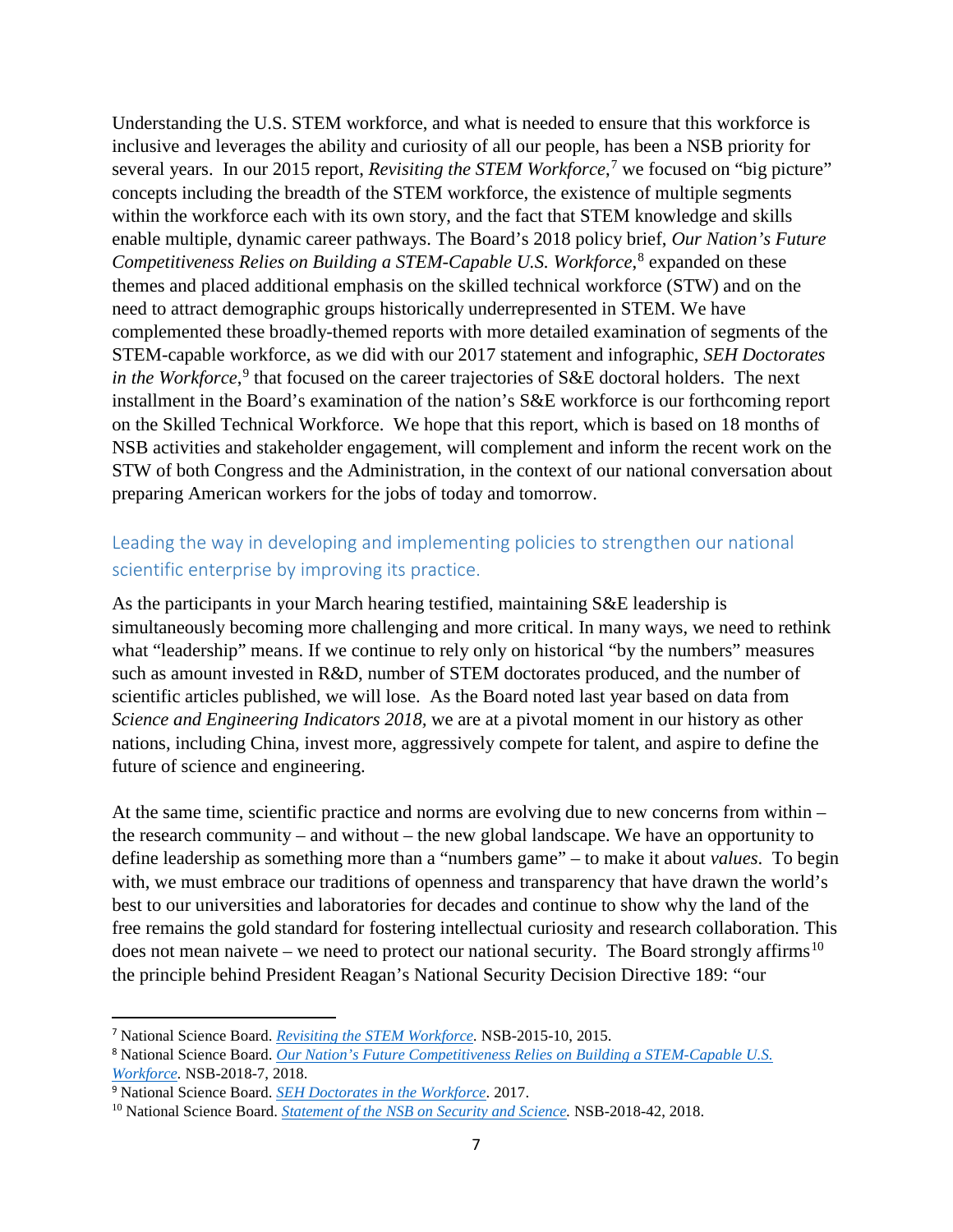leadership position in science and technology is an essential element in our economic and physical security. The strength of American science requires a research environment conducive to creativity, an environment in which the free exchange of ideas is a vital component."

Foreign-born individuals have long been major contributors to our S&E enterprise – as of 2015, over half of our doctoral-level S&E workforce, and a majority of first-year, full-time S&E graduate students in the natural sciences and engineering are foreign-born.<sup>[11](#page-7-0)</sup> At the same time, we must be aware that the world's best minds have choices today that did not exist as recently as 20 years ago in selecting a place to study, perform research, and innovate. Other nations are actively courting globally-mobile talent, sometimes aggressively enough to violate U.S. government policies. Even as we work to broaden and enlarge the pipeline for domestic talent, it is important to continue to encourage the influx of curious, creative, and ambitious young researchers from overseas. At the same time, we should work together with our universities and research laboratories to improve institutional and community awareness of security concerns, ensure adherence to conflict of interest and commitment policies, and strengthen and clarify the necessary security and reporting requirements.

Beyond the issue of openness and transparency, our researchers should aspire to the highest standards and our institutions should exemplify those values. We should strive for results that can be reproduced, demand zero tolerance for fabrication and theft of intellectual property, and cultivate a culture of scientific practice free from harassment and welcoming to all. NSF has led the way in demanding its grantees comply with standards against sexual harassment, and other federal agencies and organizations have begun to emulate the NSF model. NSF and its Inspector General actively enforce research integrity and grants management standards. The U.S., and NSF, can continue to lead the world by setting examples about the responsible conduct of research and by promoting a healthy research environment – in short, by exporting American values.

# Inspire the next generation of researchers by speaking with one voice about the value of fundamental discovery research.

When the U.S. was faced with the challenge of Sputnik, Congress chartered this committee as the Committee on Science and Astronautics. Not long thereafter, President Kennedy boldly set a course for the Moon. This call, backed up by the necessary investment, was answered in less than a decade. It is that same sense of national purpose that we need today to remain a leader in the global S&E enterprise. This year we celebrate the 50th anniversary of humanity's first steps on a new world and make plans to return. Today, this journey is joined by myriad, diverse scientific and engineering challenges that also motivate us. Now opportunities, competition, and excitement arise from science and technological advances everywhere, in every field, in research and industry and academia and business.

<span id="page-7-0"></span> <sup>11</sup> National Science Board. *[Science and Engineering Indicators 2018](https://www.nsf.gov/statistics/indicators/)*. NSB-2018-1, 2018.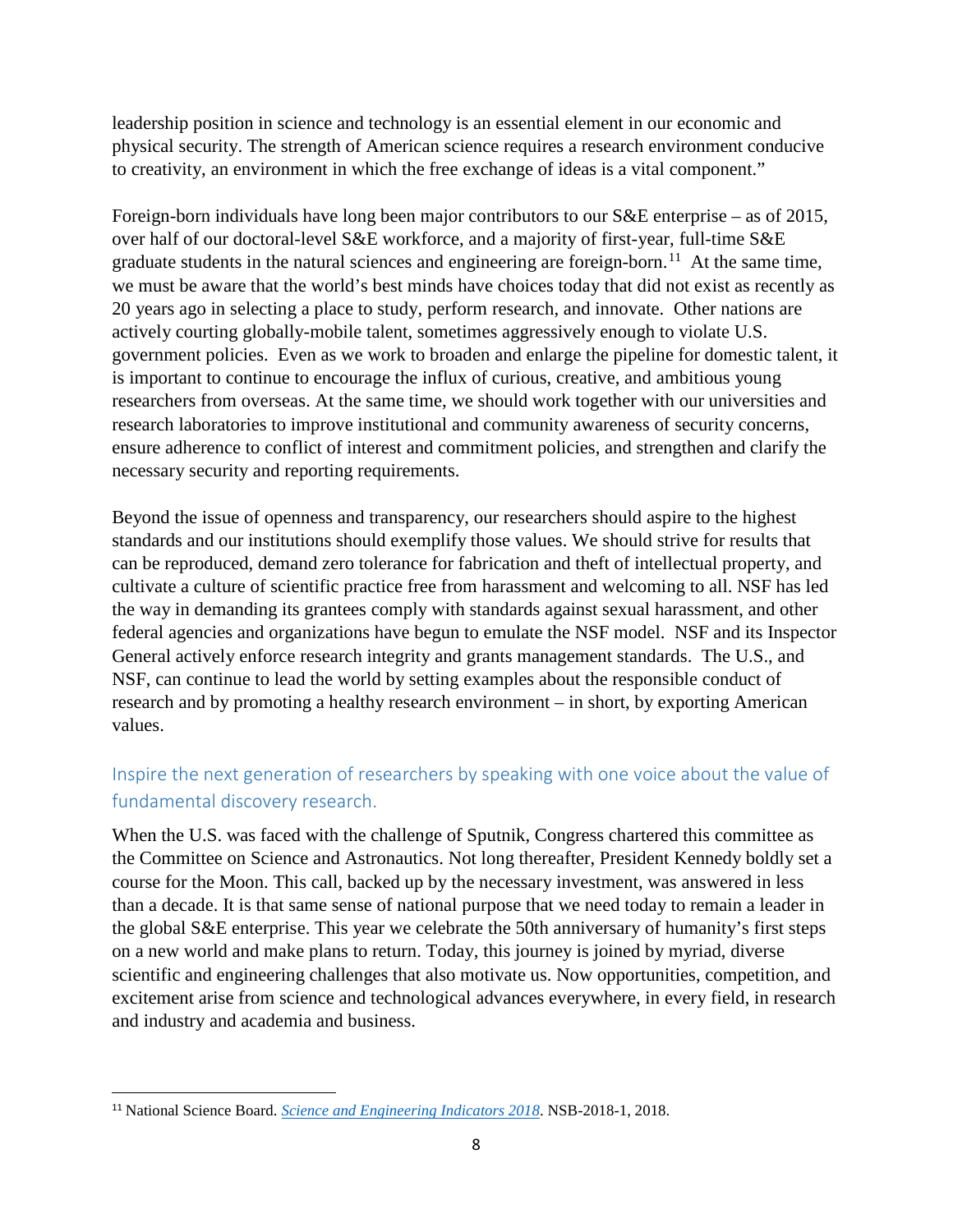Meeting today's challenges requires our national leaders in academia, government, and the private sector to speak together about the importance of fundamental research, reminding ourselves and our fellow citizens why science and engineering matters and about the endless benefits each and every one of us have gained from government investment in fundamental research across all fields. As a member of the NSB for over a decade, it has been my pleasure to witness the example this Committee has set in modeling the standard for bipartisan support in an area of national importance.

As scientists, as policymakers, we are constantly asking the question: how do we get more young people into STEM? Here is one answer: we *inspire* them. My generation was inspired by President Kennedy's quest for the next frontier. Americans are still inspired when their nation asks them to rise to the challenge of audacious goals, solve real problems, and make a difference in the world. Meeting this challenge can be done while learning and doing exciting things: exploring the universe, unlocking the mysteries of the genome, designing faster, safer airplanes, developing technologies to mitigate climate change, and feeding the world. We can call on the curiosity and passion of our citizens and of people from around the globe to help us build the future here, in the U.S. – if we are willing to speak with one voice to celebrate science and engineering, and to back that voice up with a clear commitment and a long-term strategy. We can say to our citizens and to the world: *great ideas are born here*.

### NSB and the FY 2020 Request

*"I am certain that after the dust of centuries has passed over our cities, we, too, will be remembered not for victories or defeats in battle or in politics, but for our contribution to the human spirit." – President John F. Kennedy* 

The Board applauds Director Córdova and her team for their accomplishments during this budget-constrained time. NSF has balanced the various demands on its financial and human capital to chart a course for impactful science that serves the country. The Administration's FY 2020 budget request will enable NSF to make outstanding contributions to the national S&E enterprise.

NSB has been an active partner with NSF management as the Foundation has navigated the evolution of science and engineering over its 70-year history. The increase in the cost of research amid the years of modest budget growth since 2000 have placed a premium on strategic leadership. The need to balance the bottom-up priorities expressed by the science and engineering communities with the agency's strategic imperative is a necessity. The Board has endeavored to offer sound counsel and strategic guidance in recent years through its publication of reports on topics ranging from the STEM workforce to administrative burdens to large facility O&M to mid-scale research infrastructure investments.

Our current priorities include continuing to partner with the Director and her team – including the Chief Officer for Research Facilities – to finish addressing the issues raised in the 2018